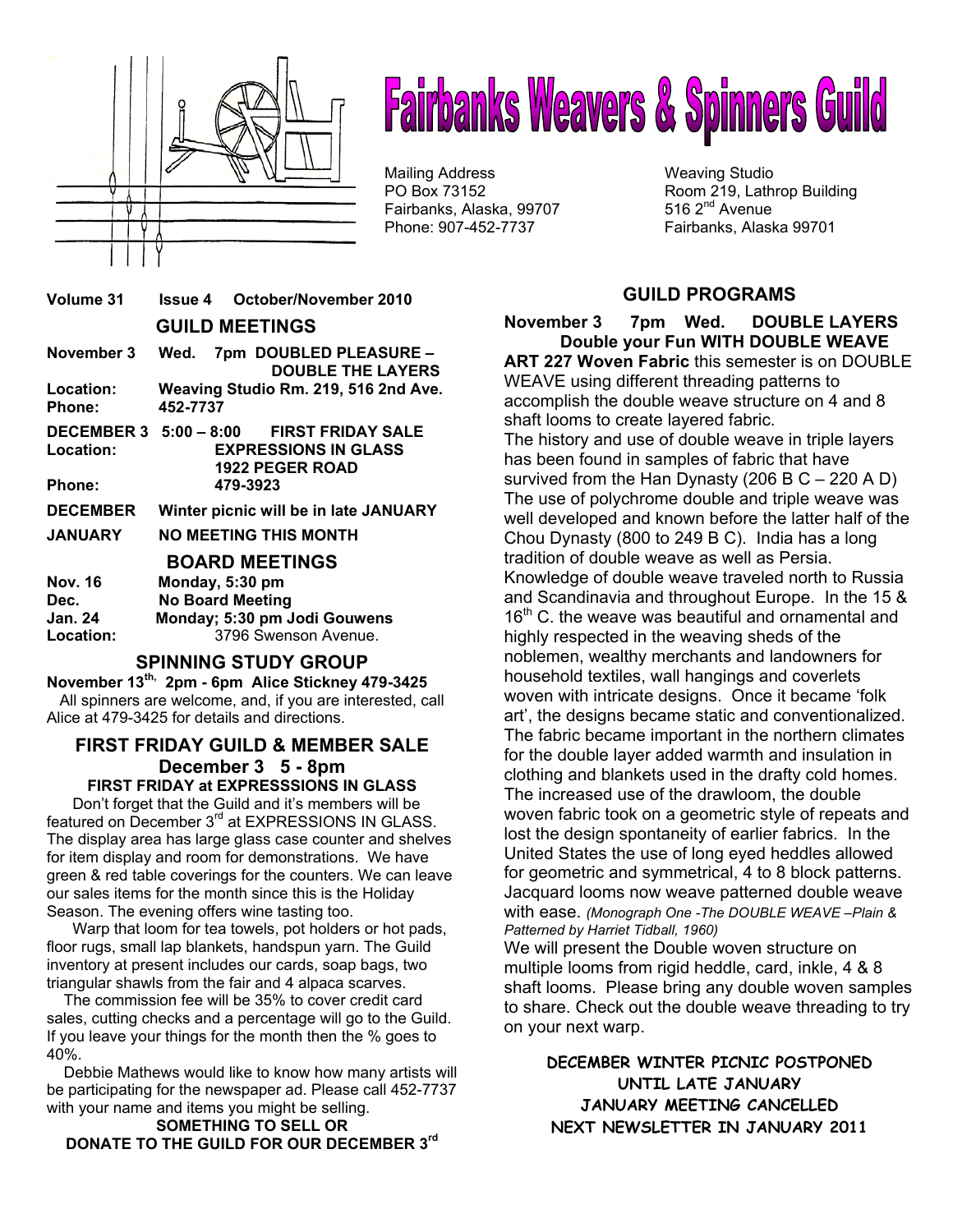# **Presidents Letter October 2010**

 It's that time of year when the snow is here again that we need to start thinking about the holiday projects we want to do. Maybe we even need to finish some of those nagging projects from the previous year. (or was it the year before that!)

So now is time to get out your spinning, weaving, needle felting, bobbin lacemaking, knitting, etc. and set aside some time to help yourself by completing those wonderful fiber gifts for friends, family and yourself.

Don't forget to put on a little extra warp or buy a little extra yarn to make a project that the Guild can sell during our First Friday opening in December.

Got a little extra time someday - Penny could use some help cutting out more of the fronts of the cards we sell as fundraisers.

> Jodi Gouwens, President **MEMBERS IN THE NEWS**

New Members joining the guild are **JASMINE 'JEY' JOHNSON, SUE HILLS, MIKKI GRIFFIN, PAM GAJDOS, SHAUN BROWN** from North Pole and **CAT WHITNEY** from Turning Light Farms on Chena Hot Springs Road. Rejoining members **LAUREL HERBECK, CHRIS PELTZER, KATHY BUCKLEY, PATRICA & GARY POLLARD** from Valley Center, California, with plans to move to Alaska some day and want to stay in touch.

**KATE HEDSTOM** and husband Rob were featured in the latest KUAC Newsletter. Kate's Mom Tui Hedstrom was here in September and we had the pleasure of seeing her colorful double woven samples.

**GAYLE HAZEN & CORLIS TAYLOR** are all moved into their new studio with store front windows on Gaffney Street. **JANE GREGORY** is recovering from shoulder surgery and is back waving to everyone.

**JODI GOUWENS** is back from her short trip to the Seattle Area to visit friends making baskets for the bazaars. Look for **ELIZABETH KEECH**, **CHRISTINE DICURTI**, **BECKY HAMMOND, JODI GOUWENS, MOXIE PENDER& others**  selling at the bazaars.

#### **FOR YOUR BAZAAR PLEASURE**  The following Bazaar's

Nov. 6/7 10-4 UAF Women's Bazaar, Wood Ctr Nov. 13/14 Holiday Market Place at Carlson Center Nov. 20 Sat 9-5 Ryan Middle Sch & Quota Club Bazaar Nov. 27/28 Sat/Sun 10-5 Pioneer Park Holiday Bazaar Nov 27/28 Sat/Sun Ken Kunkle Center Goldstream Dec. 3 Fri. 5-8 Expressions in Glass Dec. 4 Sat 10–4pm Tanana Valley Farmer's Market West

 Valley H.S. on Geist Rd. **RAG RUG STRIPS – READY TO WEAVE** 

**Anyone interested in prepared rag strips sewn together in either mixed random or solid color balls? Please call me if interested, 452-7737**



Many THANKS to everyone who helped with the NATIONAL SPINNING & WEAVING DEMO'S at Barnes & Noble on October 10<sup>th</sup>. We had spinners, weavers, knitters demonstrating and talking with lots of interested folks. The weather cooperated by not being too slippery or too cold.

Thanks to Jodi Gouwens for taking our Guild Gift inventory to her bazaar outings. Every little bit helps.



**FAIRBANKS ARTS ASSOCIATION BEAR GALLERY Exhibits & DEADLINES** 

**PORTFOLIO REVIEW FOR YEAR 2012 Deadline: October 31st, 2010 Submission info on FAA's website** 

**Deadline for the 3 R's exhibit is 5pm, October 31th 3R's exhibit 'ReUsed & ReAssembled, ReCycled' is a non juried exhibition but NEW MEDIA is Juried.** 

 **Nov 5 – 27 Craig Cheledinas & New Media & 3R's FAIRBANKS POTTERS GUILD & OTHERS at the Morris Thompson Center** 

- **Dec 3 31 RARIFIED LIGHT Photography**
- **All Alaska Juried Exhibition**
- **Feb 4 26 Patterns of Influence**

**Deadline for Juried exhibit – January 30 For prospectus for these exhibitions: fairbanksarts.org** 

# **STUDY GROUPS? CHALLENGES?**

Anyone interested in study groups??? Several of my weaving students were interested in a study group on Tapestry so on Saturdays (1:00pm to 3: 30pm) for the month of November I will help anyone interested in warping up for tapestry on their frame, rigid heddle, inkle or bead loom or do Navajo warping for a small weaving.

Anyone interested in starting or leading a study group? Please let us know. I know we are all SO BUSY including myself but after reviewing all of my old 'Weavers' and Handwoven magazines looking for double weave articles, I realized how lazy I have been and how much yarn I have on hand that is not going away, so I'm all inspired again, making warps and warping every loom in the studio. We are trying to generate programs or study groups that might get more guild members back on their looms or interested in new projects. Since we have a number of INKLE LOOMS here in the Studio, I am interested in knowing more about the pick-up patterns and wondered if anyone could help out?

I would also like to challenge all the weavers to warp up for a TEA TOWEL CHALLENGE. I never make anything like that but I am now in need for some new hand towels. So if anyone wants to participate, weave two (one for yourself and another for the Guild to sell at ART EXPO in March. Any help or questions, call the Studio 452-7737 and sign up for the challenge. Learn a new structure. A beginning student from last semester wove off 6 yards of huck tea towels. What a great project.

# **JOIN THE CHALLENGE OR LEAD A STUDY GROUP**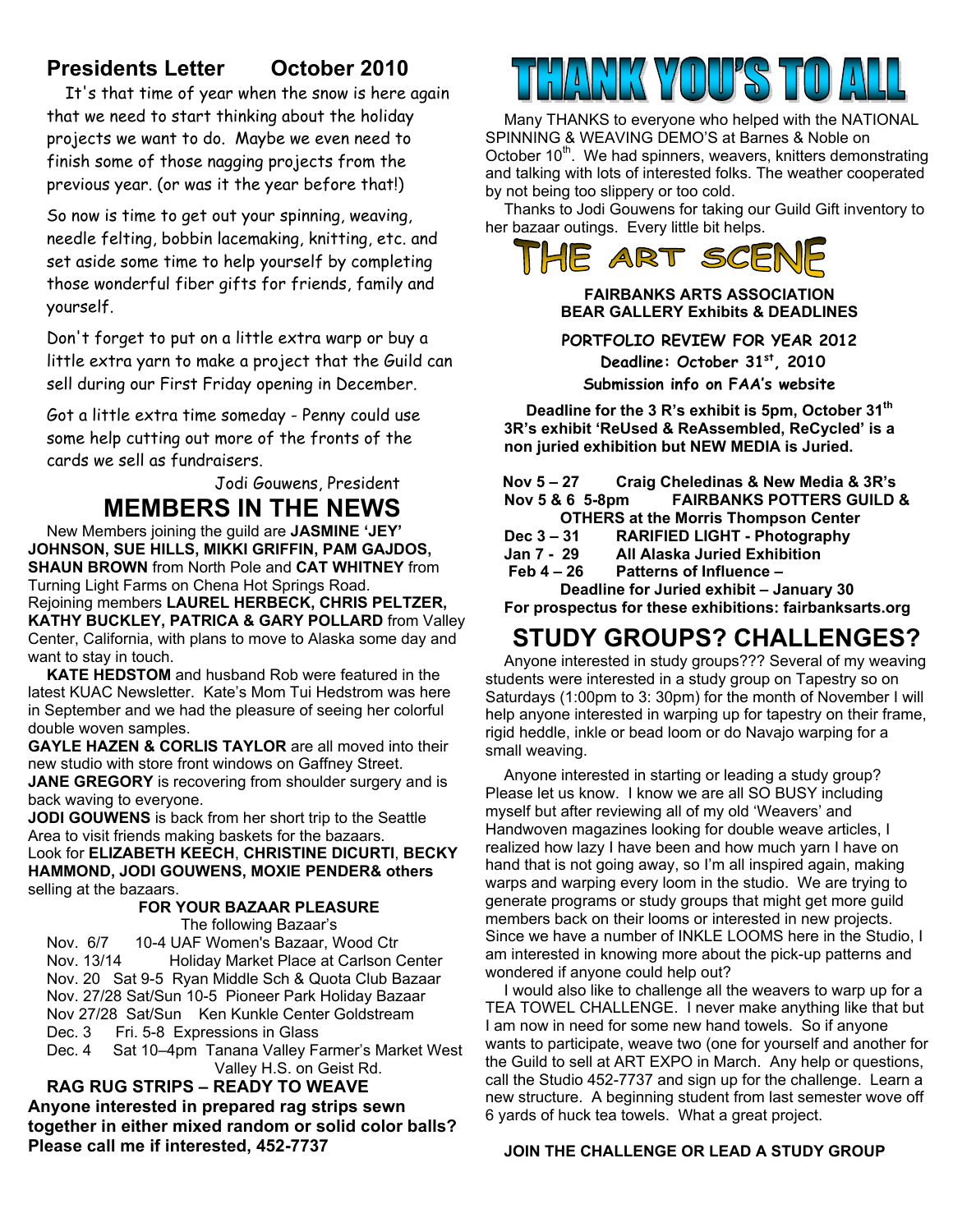

#### **NOV 14 Sunday 1-4pm MITTEN WORKSHOP**

Learn how to make mittens from old felted sweaters or weave off a length of fabric to felt, cut and sew for the warmest mittens. Warp available at the Studio. Location: Weaving Studio Workshop Fee: \$25 includes pattern & leather. Must know how to sew.

Register: Call 457-4124 or 452-7737

**WEAVE WARP FOR MITTENS** 

**Another year another opportunity to use up that Lumpy Bumpy type of handspun yarn** Clean out those yarn baskets, use up that old thick thin stuff that you made way back when. My 'warping fairy' Anita Magee threaded my loom for DEFLECTED DOUBLE WEAVE which is great for mittens. The warp is red, yellow, orange, with blue, green & purple.

 You do need to sign up for the weaving time (3 -4 hours) The Studio is open Tues/Thurs evenings from 5:30pm until 9pm. You do not need to know how to weave – so start house cleaning and find that stuff. Call 452-7737 or 457-4124 FEE for warp: \$10

#### **NOVEMBER 7 Sat 1 -3:30pm Tapestry & RIGID HEDDLE & INKLE LOOM WARPING**

The Guild has a number of RIGID HEDDLE LOOMS available for small projects. **END OF YEAR RESOLUTION is to warp all the looms so we are prepared for A NEW YEAR of weaving.** If you want to help or need help in warping your tapestry frame, inkle or rigid heddle loom, please come down to the Weaving Studio. You can take a Rigid Heddle home to try out. How nice it would be to warp all the looms in the North Star Borough so that your loom is not NAKED and COLD all winter. It would be a big job but the '**WARPING FAIRY'** will help, just call. The **EASY WARPING INSTRUCTIONS** are on the website for you to download in color and do your own warping. Any questions, please call 452-7737 or 378-3324, or 457-4124

## **JODI GOUWENS BASKET CLASSES \*\*\*YOU PICK THE DATE AND THE BASKET \*\*\***

For a minimum of 4 people and 2 weeks notice, you pick the basket and decide the day of the week! Weekdays are also available.

HOURS: 9am - 4:30 pm FEE:  $$45 + $2$$  to stain if you wish TO REGISTER call 474-9144 or Location: Instructor's home off University Avenue



**Overshot DW mat in process by weaver Lainey Oates 6 Block D W runner by weaver Terry Roberts** 

# **DOUBLE WEAVE THREADINGS**

Try out any of the following threading for double weave fabric. Remember the sett is twice that of plain weave.

**DOUBLE WEAVE & SHADOW**

|  |  |  | D | $\mathsf{C}$ | B |   | A                 |  |
|--|--|--|---|--------------|---|---|-------------------|--|
|  |  |  |   |              |   |   |                   |  |
|  |  |  |   |              |   |   | $\mathbf{\Omega}$ |  |
|  |  |  |   |              |   | 2 |                   |  |
|  |  |  |   |              |   |   |                   |  |
|  |  |  |   |              |   |   |                   |  |

#### **DEFLECTED DOUBLE WEAVE**





**Handwoven Jan/Feb 2007,Weavers School van der Hoogt, pg 72-73**

#### **RESOURSES:**

HANDWOVEN, January/February 2002, Entire issue is devoted to double weave, pages 14, 27 –31, Jennifer Moore's article on 4 shaft DW and 8 shaft DW. DOUBLE WEAVE ON 4 & 8 by Ursina Arn-Grischott LOOM CONTROLLED DOUBLE WEAVE-Paul O'Conner

| EPI<br>40 epi | Yarn size<br>48 epi 10/2 Cotton (4100 yd/lb)<br>24 epi 3/2 Cotton (1260 yd/lb) | Yardage<br>2/22 Cottolin (3172 yd/lb)<br>32 epi 5/2 Cotton (2100 yd/lb) 16 epi | EPI single layer<br>24 epi<br>20 epi<br>12epi |
|---------------|--------------------------------------------------------------------------------|--------------------------------------------------------------------------------|-----------------------------------------------|
|               |                                                                                |                                                                                |                                               |
|               |                                                                                | 20 epi 8/4 Carpet warp (1600 vd/lb)                                            | 10epi                                         |

#### **Double Weave threading for Overshot blocks**

Threading dks & lts on even or odds